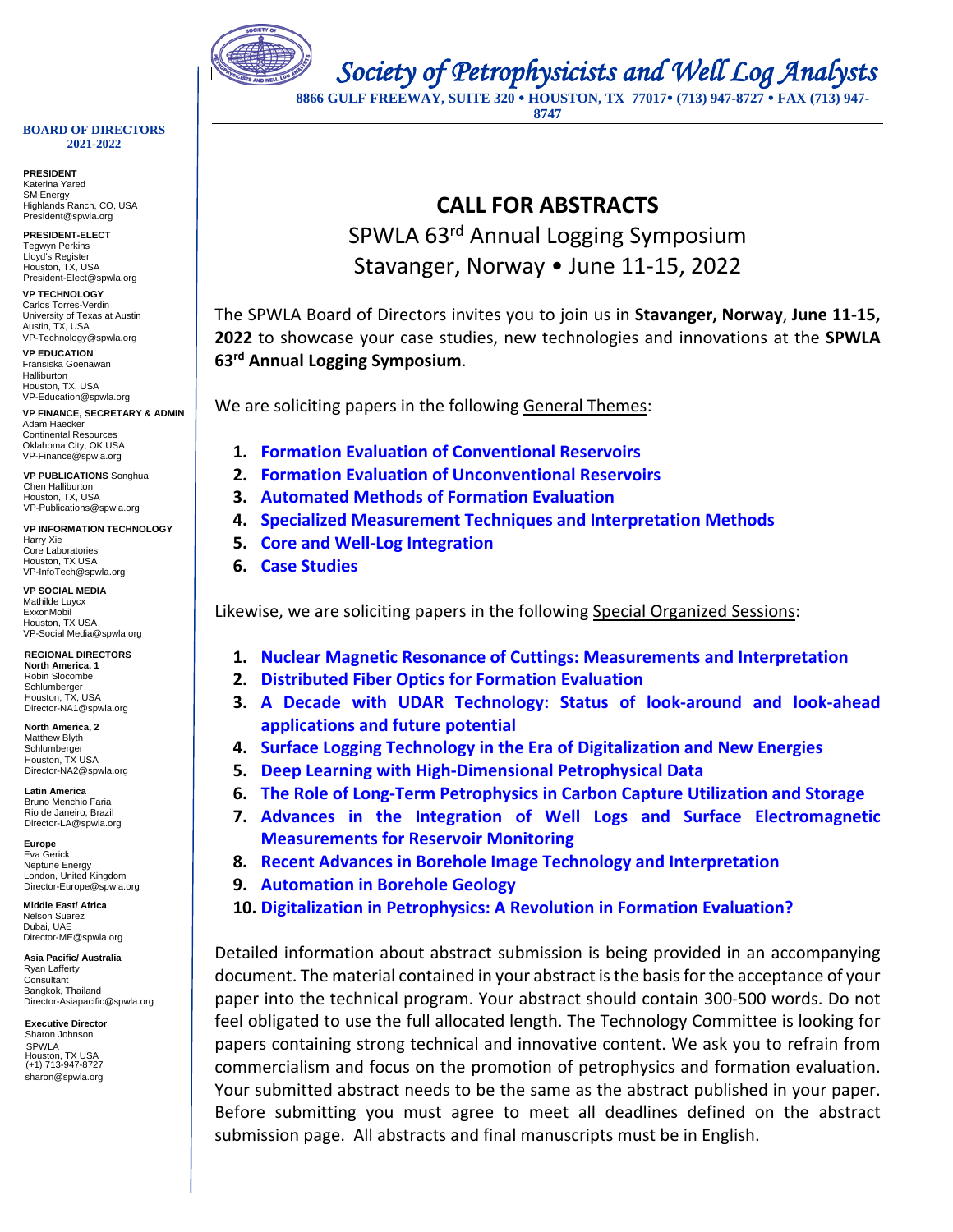Abstracts must be submitted no later than **Sunday 7th November 2021** via online submission at [https://www.spwlaworld.org/abstract-submission/](https://urldefense.proofpoint.com/v2/url?u=https-3A__www.spwlaworld.org_abstract-2Dsubmission_&d=DwMFAg&c=CRKael6LgVt5xjvyqPD27dPR2eKsAMw5_UGvkEk3eUY&r=_ExRHAprwX9yZ26yzNv0aw&m=gmiMWYyNvAGZjH4Gtp7e5hwsLqpSR7tdCIyHQyQeNs4&s=AvqQ_HyrzNwpUhjv_VRcfGDacEz9PLoLjOga6MtwPOs&e=)

Notification of **acceptance** will be made in **December 2021**. If selected, your **abstract will be published online** on the Symposium's website in **February 2022**. You will then be required to **submit a draft manuscript** for the Symposium transactions by **Monday 28th March 2022** and your **final manuscript** by **Monday 25th April 2022**. Any paper not submitted in finalized format by then will be removed from the program. After submitting, authors will work with two members of the Technology Committee to review their manuscript in order to ensure clarity and to avoid commercialism. For questions, please contact Stephanie Turner at SPWLA either by phone (+1) 713-947-8727 or email [stephanie@spwla.org.](mailto:stephanie@spwla.org)

We look forward to reviewing your abstracts!

**Best regards, Carlos Torres-Verdín, PhD Vice-President Technology 2021-22**



**Iulian Hulea, PhD Technical Program Co-Chair**

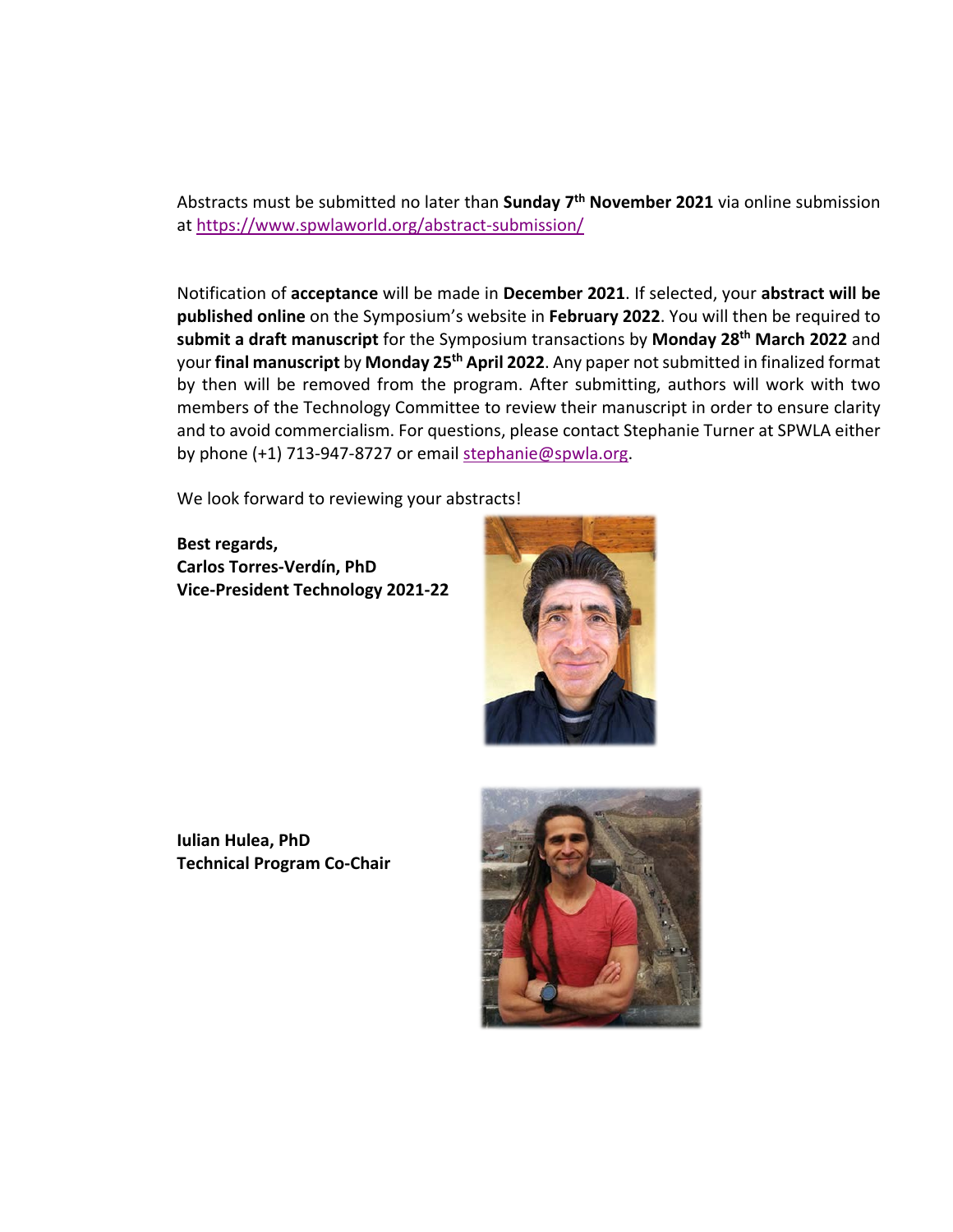

**Photograph by Carlos Torres-Verdín**

# **Instructions for Submitting 2022 SPWLA Symposium Abstracts Online**

*Please read these instructions carefully. When done, print and save a copy, then return to the abstract submission website [\(https://www.spwlaworld.org/abstract-submission\)](https://www.spwlaworld.org/abstract-submission) and either login or create an account to begin the submission process.* 

**Note: For your convenience, the information and contents of this descriptor can we accessed at <https://www.spwlaworld.org/call-for-abstracts-verbose/>**

## **Submission Information**

Before submitting an abstract, please gather the following information:

- Abstract/Presentation/Paper Title
- Submission Theme (to be selected from the list online and shown below, including special organized sessions)
- Submission Category
- First-Author Region (i.e., the continent of current residency)
- Author(s) Information
- o First and Last Name
- o Company
- o email address

*Please note that when entering the authors, you will need to identify the Presenting Author (by default, the submitter). The Presenting Author will become the main point of contact and will receive ALL correspondence regarding the submission. It is then the responsibility of the Presenting Author to share all pertinent information with his/her Co-Authors.*

- Publication Information (in case your paper has been published before; all submissions will be verified for plagiarism)
- Text of abstract (300 words minimum and 500 words maximum)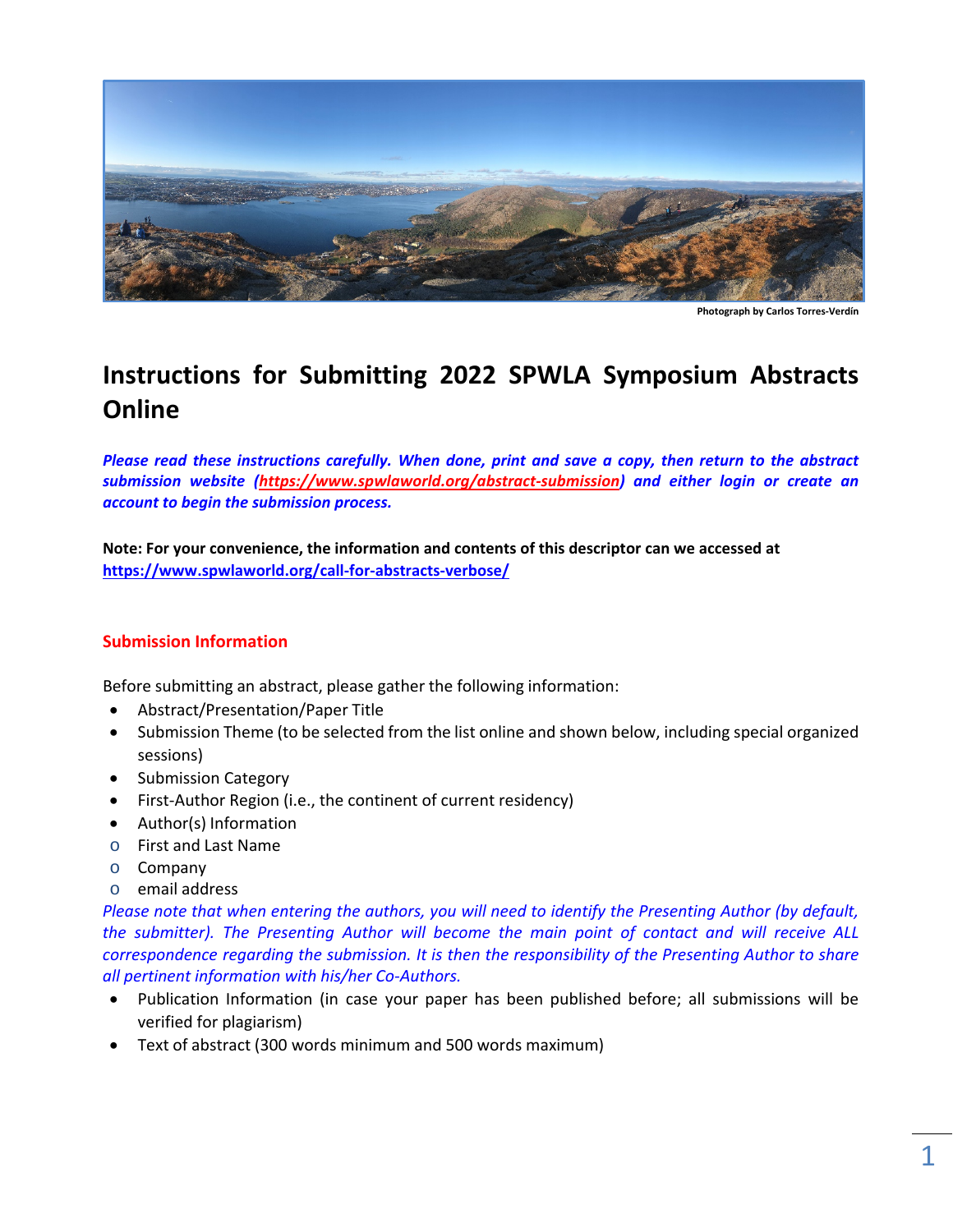### **Abstract/Manuscript Title**

The abstract title should be standardized with all letters capitalized. Also:

- Do not underline any portion of your title
- Do not use bold or italics in your title

### **Abstract Requirements and Format**

- All abstracts must be a minimum of 300 words and a maximum of 500 words as determined by the Technology Committee and specified on the online submission form. All abstracts should be written in English.
- Identify the primary theme area and/from the list provided below to which the abstract is best suited. This includes the selection of a Special Organized Session, if that is your intention. Abstracts are reviewed by the Technology Committee based on the primary theme/session designated by the author.
- Abstracts suggesting commercialism in any form will be rejected. SPWLA has a stated policy against use of commercial trade names, company logos, or text that is commercial in tone in the paper title, text or slides.Use of such terms will result in careful scrutiny by the Technology Committee in evaluating abstracts and the presence of commercialism in the paper may result in it being withdrawn from the program.
- The substance of the abstract should not have been presented or published before in any other conference or publication venue.
- The abstract should stand on its own and not refer to another work, unless associated with current work.
- Do not include the title or author names in the body of the abstract. The title and author information willbe requested separately through the submission system.

Abstract submissions should also include specific information concerning the following items:

- 1. Objectives/Scope
- 2. Methods/Procedures/Processes
- 3. Results/Observations/Conclusions
- 4. Application/Significance/Novelty Information
- 5. Optional: any other pertinent and relevant information

The submission website includes boxes to be completed for each of the above items. Please note that the Technology Committee will only accept abstract submissions that include information specific to the above items and which was entered through the corresponding submission website in English.

Additionally, the submission of the abstract should be accompanied with a representative figure or image (with caption) that graphically describes the objectives and methods underpinning the work to be presented. The submission website includes a placeholder for uploading this figure/image prepared with a common graphical format (e.g., JPEG, PNG, TIFF, and PDF). The maximum size for uploads is 4MB.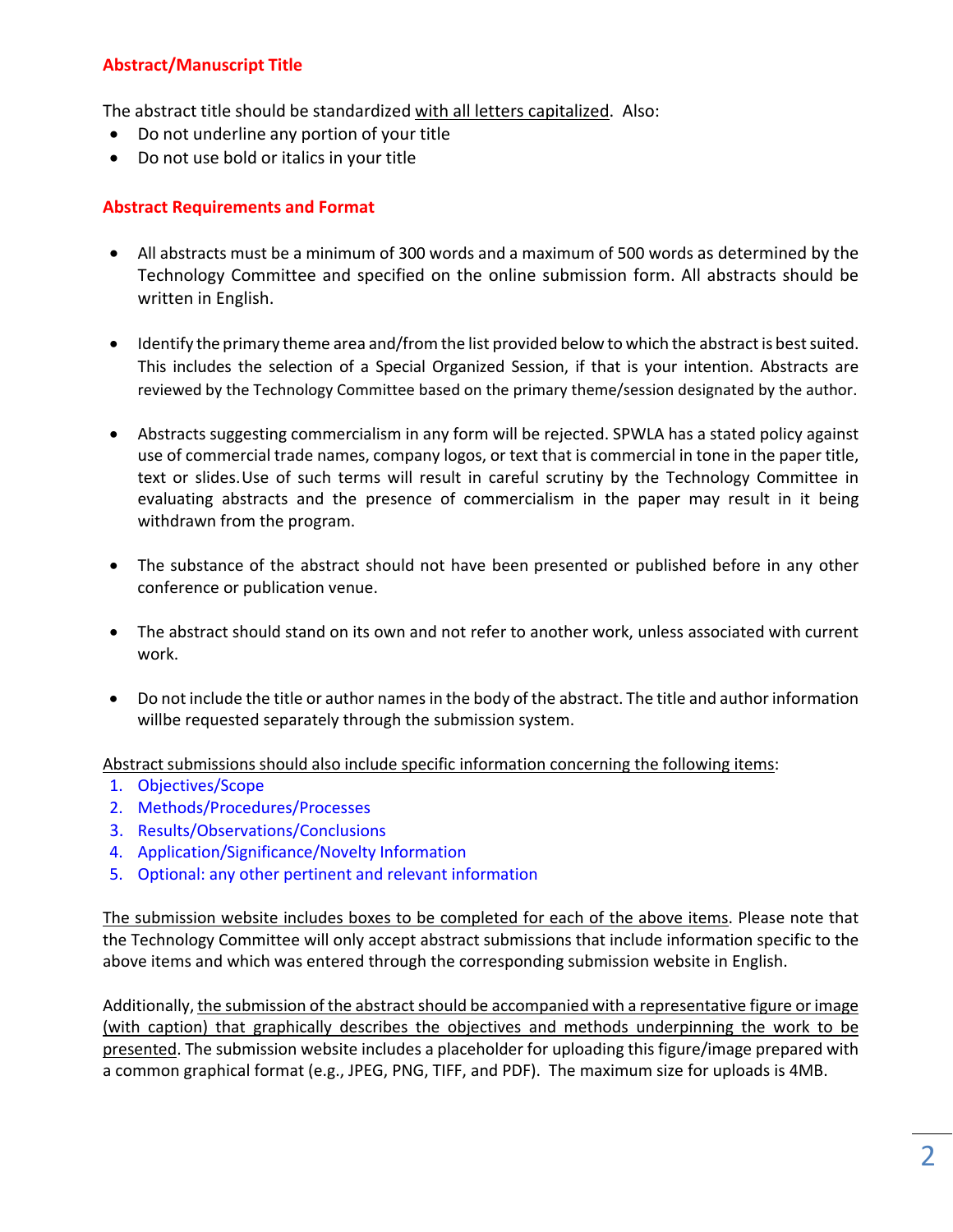#### **Submission Deadline**

All submissions must be received electronically by the stated deadline. Submissions received after the abstract submission deadline will not be considered for review by the Technology Committee. No exceptions will be made.

#### **Confirmation of Submission**

An automated email confirmation will be sent upon finalizing your electronic submission, as well as a PDF attachment of your abstract for review and verification. You can also view and edit your submission up until the closing date for abstract submissions. Please note your Abstract ID and use it in any future correspondence regarding your submission.

#### **Abstract Review Process**

All abstract submissions are reviewed by the Technology Committee. Each abstract will be reviewed by at least 6 different Technology Committee members who are experts in the corresponding Symposium Theme or Special Organized Session. The review is strictly author/affiliation blind to mitigate potential biases. Additionally, the review is based on a metric system that apportions points to the various components of the abstract listed above. Points will be deducted because of undue and blatant commercialism.

#### **Author Notifications**

Author notifications will be sent to each *Presenting Author* regarding the status of their submission. The notification will provide a link to the appropriate status letter (which can be printed as often as necessary). Notification letters are addressed to the *Presenting Author* only. It is then the responsibility of the *PresentingAuthor* to share all pertinent information with all Co-Authors.

Please note: Highly sensitive anti-spam software may block this notification since it is actually emailed by a third party. **If you do not receive this email by notification date, contact the SPWLA [\(stephanie@spwla.org\)](mailto:stephanie@spwla.org) immediately.**

Confirm that you have provided your correct and complete email address to ensure receiving this notification in a timely manner.

### **Changes, Cancelations, and Withdrawals**

SPWLA and the Technology Committee consider a submitted abstract a commitment to present. If extenuating circumstances prevent the author from making the presentation, it is the author's obligation to find an alternate presenter from the list of co-authors and notify the SPWLA and their session chair(s) (if applicable). Withdrawals must be made in writing to the SPWLA office [\(stephanie@spwla.org\)](mailto:stephanie@spwla.org) as soon as possible.

Abstracts can be edited by the submitting author up until the closing submission date; no changes are possible after that. **Cancellations, particularly after the abstract has been accepted and publicized, are viewed by the Technology Committee as highly unprofessional.**

### **Speaker Registration/Funding**

**No funding is available for Presenting Authors or Speakers.** All technical session speakers **must**  register for the Symposium. Speakers attending the Symposium for the day of presentation must register at the prevailing one-day rate.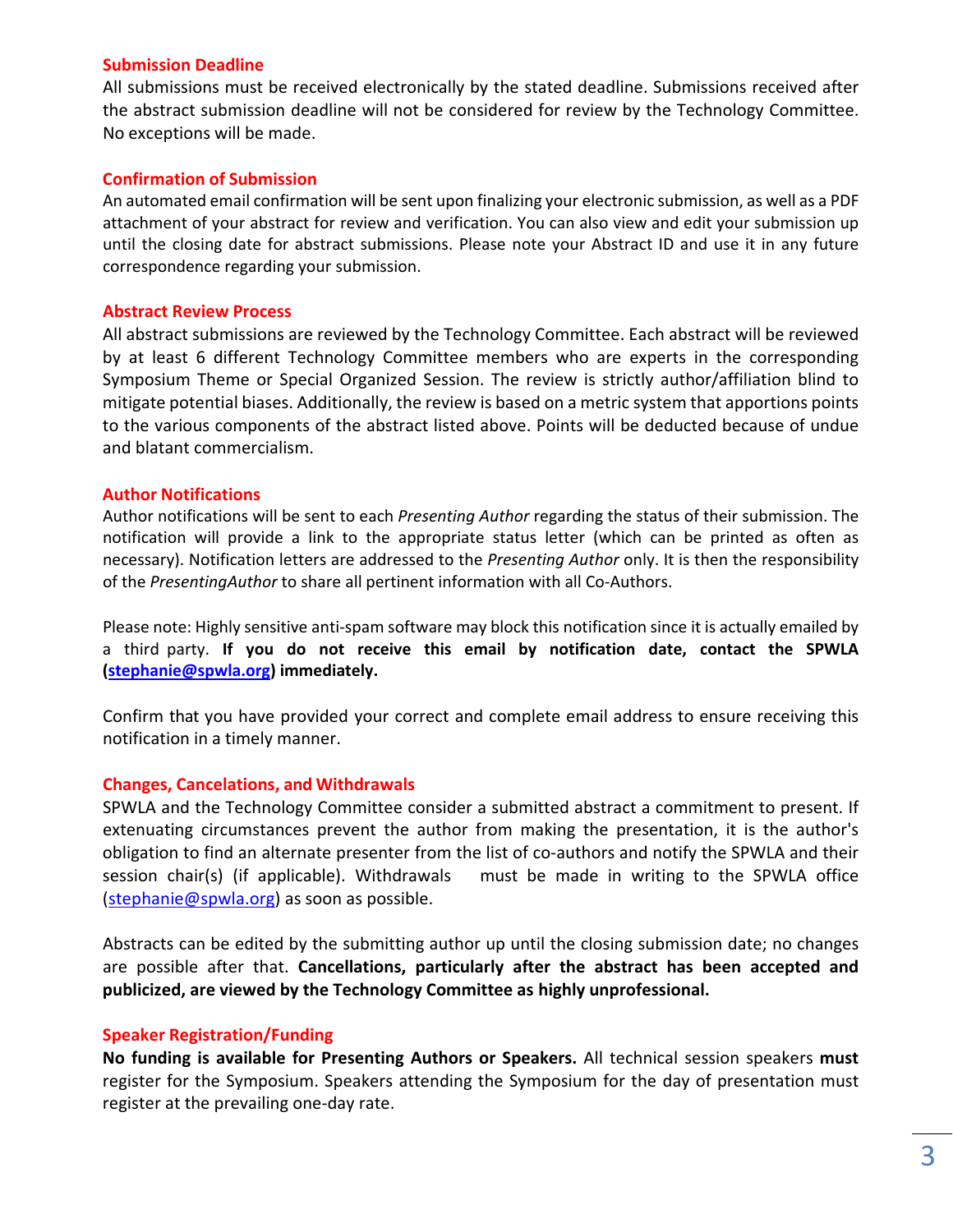#### **Presentation Modality**

The Symposium will offer only two presentation modalities: **Live Presentation** and **Poster Presentation**. There will be no E-Poster presentations during the Symposium. Poster presentations are the customary poster presentations printed on large paper format and affixed to an elevated surface fixture by presenters. Poster presentations will be delivered during Symposium time segments and quiet rooms planned expressly for this presentation modality, which require that the author be present to deliver his/her presentation to a live audience congregated around the poster.

### **Audio Visual (AV) Support**

All slide presentations must be made in PowerPoint format (PPT/PPTX) and submitted to the SPWLA when requested. **No speaker may use his/her personal laptop to give a presentation.** If you have a question, please contact the SPWLA staff before submitting. Specific guidelines and suggested template along with instructions will be included in the Author Kit.

Should the Symposium become an online event because of extenuating circumstances then specific instructions will be made available ahead of time detailing how to generate a pre-recorded video in the proper format.

#### **Technical Support**

If you encounter any technical problems with the system, please contact [stephanie@spwla.org](mailto:stephanie@spwla.org) at the SPWLA Business Office.

#### **Abstract Submissions for Special Organized Session**

Authors who intend to submit abstracts for a Special Organized Session (listed below) are encouraged to contact the session organizers to make them aware of your submission. Special Session Organizers are motivated to work with potential paper authors to make sure that their abstract submissions are strong, relevant, and well written. All abstracts submitted for Special Organized Sessions will be subject to the same vetting/examination process by the Technology Committee as for abstracts submitted to general themes.

#### **General Symposium Themes**

- **1. Formation Evaluation of Conventional Reservoirs**
- **2. Formation Evaluation of Unconventional Reservoirs**
- **3. Automated Methods of Formation Evaluation**
- **4. Specialized Measurement Techniques and Interpretation Methods**
- **5. Core and Well-Log Integration**
- **6. Case Studies**

### **Special Symposium Organized Sessions**

1. **Nuclear Magnetic Resonance of Cuttings**: **Measurements and interpretation** Organizer: Adam Haecker, Continental Resources, Inc. [\(adam.haecker@clr.com\)](mailto:adam.haecker@clr.com)

*Nuclear Magnetic Resonance (NMR) of drill-bit cuttings has been shown to be viable at the 2021*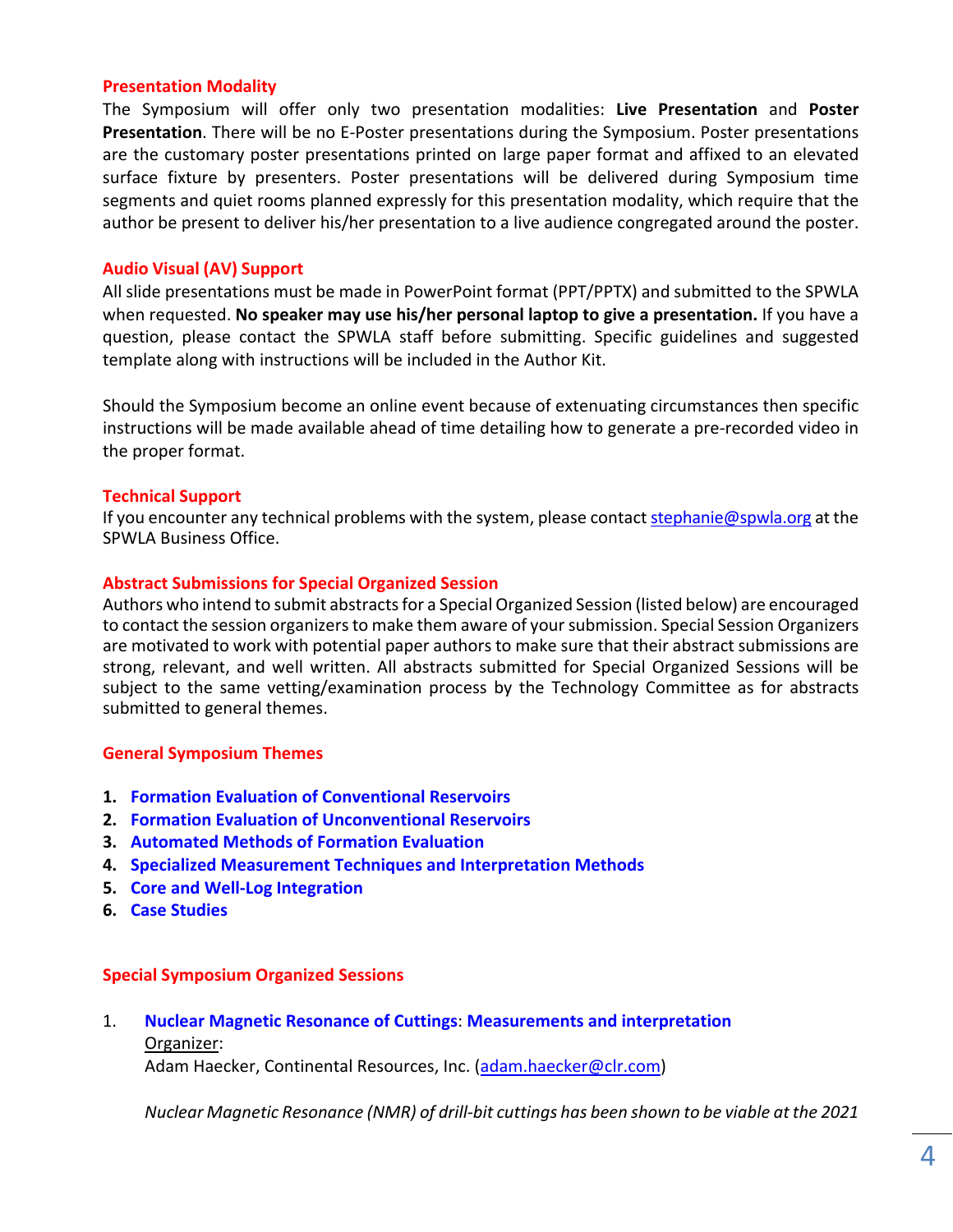*SPWLA symposium (Singer et al. 2021; Dick et al. 2021). Building upon previous work in the field, we invite authors to submit papers detailing pitfalls, best practices, case studies, sample preparation ideas, and processing of data.*

**2. Distributed Fiber Optics for Formation Evaluation** Organizers: Isabelle Pellegrini, Ziebel [\(isabelle.pellegrini@ziebel.com\)](mailto:isabelle.pellegrini@ziebel.com) Garth Naldrett, Silixa [\(garth.naldrett@silixa.com\)](mailto:garth.naldrett@silixa.com)

Glynn Lockyer, Lytt [\(glynn.lockyer@lytt.com\)](mailto:glynn.lockyer@lytt.com) Colin Wilson, Schlumberger Fiber Optic Global Advisor [\(CWilson7@slb.com\)](mailto:CWilson7@slb.com)

*Deployed permanently or using novel intervention methods, Distributed Fiber Optics (DFO) sensors provide dense spatial and temporal measurement of temperature, strain, and acoustics along the length of the wellbore. These measurements enable new and improved approaches to well integrity, production optimization, reservoir optimization, and field management by delivering rich and extensive data sets. This session will offer an opportunity to showcase the latest advances in acquisition, deployment and analysis of DFO sensors.*

## **3. A Decade with UDAR Technology: Status of look-around and look-ahead applications and future potential**

Organizers: Frank Antonsen, Equinor ASA [\(fraan@equinor.com\)](mailto:fraan@equinor.com) Maurizio Mele, Eni SpA [\(Maurizo.Mele@eni.com\)](mailto:Maurizo.Mele@eni.com) Monica Vik Constable, Equinor ASA [\(mvc@equinor.com\)](mailto:mvc@equinor.com) Michael Rabinovich, BP [\(Michael.Rabinovich@bp.com\)](mailto:Michael.Rabinovich@bp.com)

*How is UDAR technology helping operators today, and what are the main challenges to achieve full potential of the technology? Answers to these questions should stimulate a good discussion on potential future UDAR technology and interpretation improvements for an even more effective use of the technology.*

## **4. Surface Logging Technology in the Era of Digitalization and New Energies**

Organizers:

Ilaria De Santo, Schlumberger [\(IDeSanto@slb.com\)](mailto:IDeSanto@slb.com) Tao Yang, Equinor [\(tay@equinor.com\)](mailto:tay@equinor.com)

*Surface logging technology provides alternative solutions for formation evaluation in the era of digitalization and new energy exploration. We welcome new advances covering but not limited to mud gas technology, real-time fluid identification, geothermal, hydrogen, and lithium in this special session.*

## **5. Deep Learning with High-Dimensional Petrophysical Data**

Organizers:

Chicheng Xu, Aramco Americas [\(Chicheng.xu@aramcoamericas.com\)](mailto:Chicheng.xu@aramcoamericas.com) Tao Lin, Aramco Americas [\(Tao.Lin@aramcoamericas.com\)](mailto:Tao.Lin@aramcoamericas.com) Lei Fu, Aramco Americas [\(Lei.Fu@aramcoamericas.com\)](mailto:Lei.Fu@aramcoamericas.com)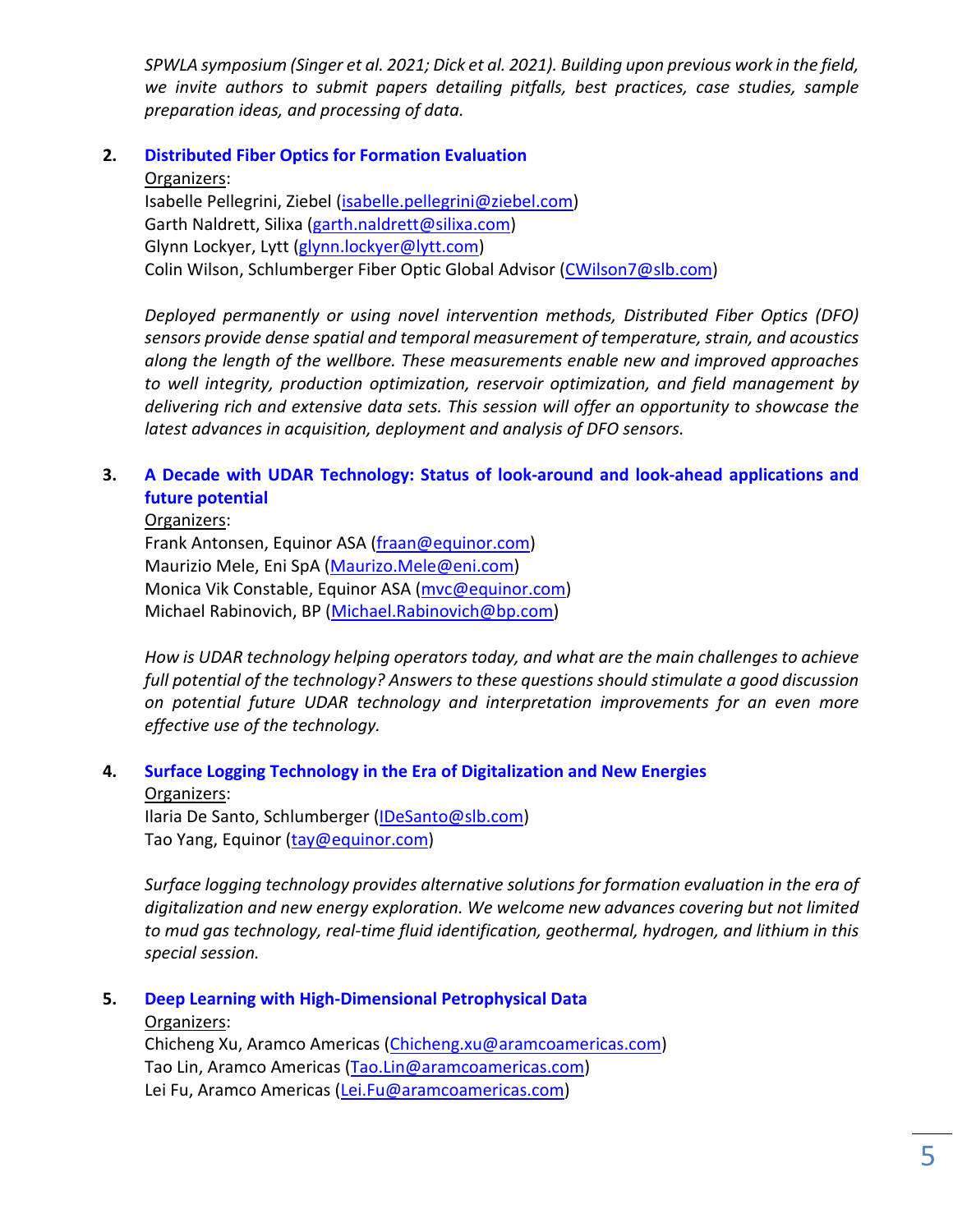*This session showcases the advantages of cutting-edge deep learning algorithms in accomplishing challenging petrophysical interpretation tasks that involve high-dimensional data. Participants are also encouraged to share insights on how to overcome the potential limitations of deep learning for practical field applications.*

### **6. The Role of Long-Term Petrophysics in Carbon Capture Utilization and Storage** Organizers:

Luis Quintero, Halliburton [\(Luis.Quintero@halliburton.com\)](mailto:Luis.Quintero@halliburton.com) Kelly Skuce, Independent Consultant [\(kellyskuce@shaw.ca\)](mailto:kellyskuce@shaw.ca)

*The process of Carbon Capture Utilization and Storage (CCUS) relies heavily on the proper assessment of the target reservoir in terms of long-term seal, capacity, injectivity, etc. Petrophysics and well-log analysis are therefore key disciplines in any CCUS project. This special session will focus on the impact of key petrophysics subdomains such as geomechanics, cased hole saturation monitoring, and wellbore and cap rock integrity on the successful completion of CCUS projects.*

## **7. Advances in the Integration of Well Logs and Surface Electromagnetic Measurements for Reservoir Monitoring**

#### Organizers:

Yardenia Martinez, KMS Technologies [\(yardenia@kmstechnologies.com\)](mailto:yardenia@kmstechnologies.com) Herminio Passalacqua, Red Tree Consulting LLC [\(hpassalacqua@redtreesonsultingllc.com\)](mailto:hpassalacqua@redtreesonsultingllc.com)

*This session showcases borehole and surface electromagnetic methods for reservoir monitoring. Applications include: geothermal, CCUS, and EOR. It highlights the importance of correlating borehole and surface EM measurements necessary to estimate reservoir-scale properties. Such correlation is critical for better understanding and inference of fluid transport from surface measurements, which reduces time for important decision making.*

## **8. Recent Advances in Borehole Image Technology and Interpretation**

#### Organizers:

Peter Barrett, Halliburton [\(Peter.Barrett@halliburton.com\)](mailto:Peter.Barrett@halliburton.com) Christian Rambousek, Nimbuc Geoscience [\(rambousek@nimbuc.com\)](mailto:rambousek@nimbuc.com)

*This session focuses on advances in borehole Imaging technology from the wellbore to dynamic reservoir modelling. It will include the latest developments in tool technology, machine learning as an aid to interpretation, data analysis techniques, dip feature deliverable standardization, and the use of the data in reservoir modelling.*

## **9. Automation in Borehole Geology**

#### Organizers:

Chandramani Shrivastava, Schlumberger [\(cshrivastva@slb.com\)](mailto:cshrivastva@slb.com) Peter Schlicht, Schlumberger [\(PSchlicht@slb.com\)](mailto:PSchlicht@slb.com)

*The session intends to attract professionals and researchers from borehole geology and related disciplines (image logs, drill-cuttings, sidewall cores, etc.) to share their case studies and recent developments in automated processing and interpretation. Participants are encouraged to*